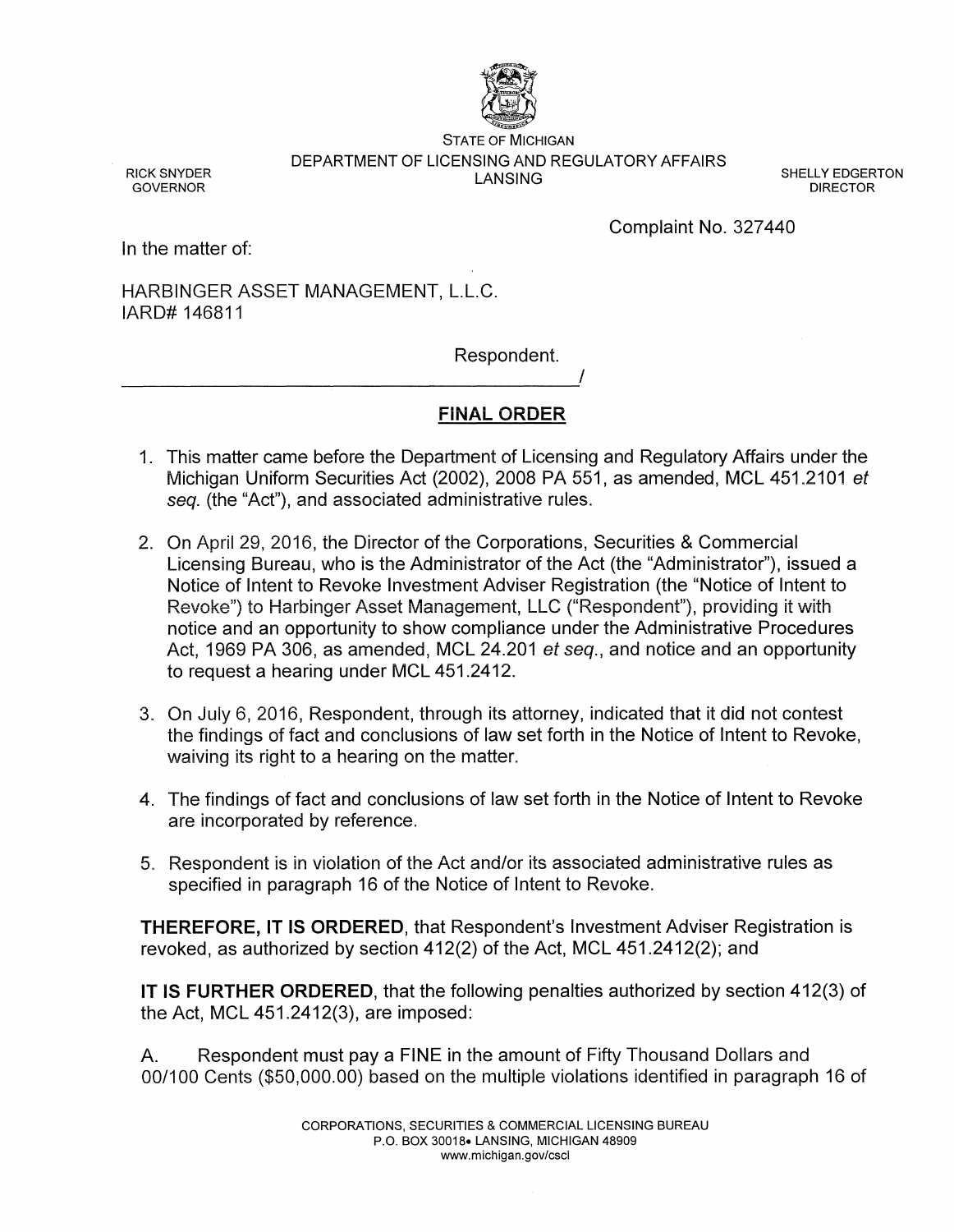the Notice of Intent to Revoke. The fine is payable to the State of Michigan within sixty (60) days from the mailing date of this Final Order. Complaint No. 327 440 must be clearly indicated on the cashier's check or money order, and the payment sent to the Department of Licensing and Regulatory Affairs, Corporations, Securities & Commercial Licensing Bureau, Final Order Monitoring- Securities & Audit Division, P.O. Box 30018, Lansing, Michigan 48909.

B. No application for a permit, registration, licensure, relicensure, reinstatement, or renewal submitted by Respondent under the Act will be considered or granted by the Department, until all final orders of the Department are fully complied with.

C. Failure to comply with this Order may subject Respondent to additional administrative or criminal sanctions, fines, and/or penalties. Under MCL 451.2508, a person that willfully violates the Act, or an order issued under the Act, is guilty of a felony punishable by imprisonment for not more than 10 years or a fine of not more than \$500,000.00 for each violation, or both. An individual convicted of violating a rule or order under the Act may be fined, but shall not be imprisoned, if the individual did not have knowledge of the rule or order.

# This Final Order is effective immediately upon its mailing.

Given under my hand at Okemos, Michigan, this  $\frac{1}{8}$  day of July, 2016.

DEPARTMENT OF LICENSING AND REGULATORY AFFAIRS

 $B$ y: (A)  $\bigcirc$   $\bigcirc$ .J.Uiia Dale, Administrator and  $\acute{\text{C}}$ orporations, Securities & Commercial Licensing Bureau Director  $\langle \cdot, \cdot \rangle$ Date mailed:  $ul_{\mathcal{U}}$   $\mathcal{P},$   $\partial$   $\mathcal{O}$   $\varphi$ 

This is the last and final page of the Final Order in the matter of Harbinger Asset Management, L.L.C., Complaint No. 327440.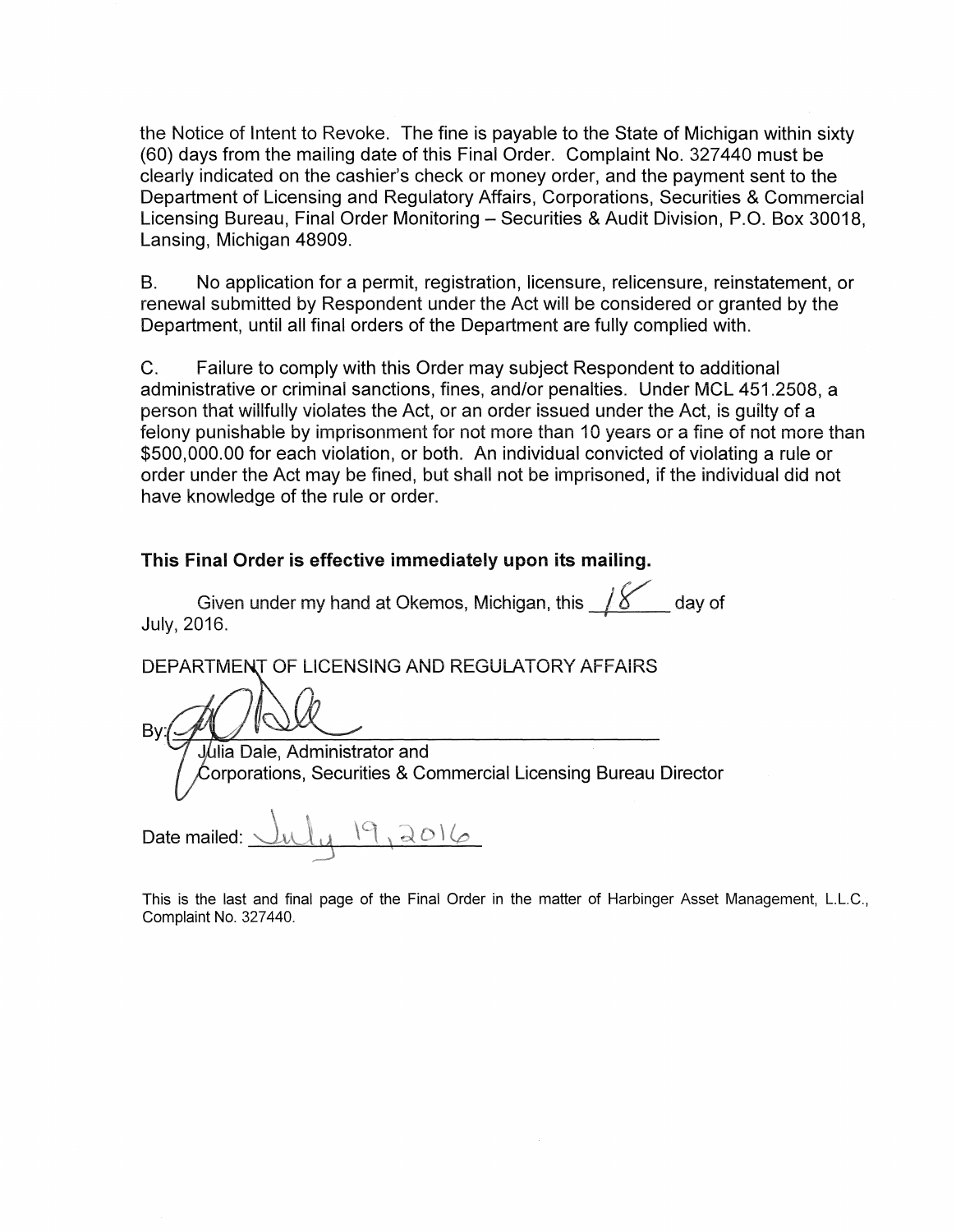## STATE OF MICHIGAN DEPARTMENT OF LICENSING AND REGULATORY AFFAIRS CORPORATIONS, SECURITIES & COMMERICAL LICENSING BUREAU

 $\lambda$ .

In the matter of:

Agency No. 327440

 $\sigma_{\rm eff}$  -  $\sigma_{\rm e}$ 

## HARBINGER ASSET MANAGEMENT, LLC lARD# 146811

Respondent.

Issued and entered<br>This  $24$  Day of April Day of April, 2016

### NOTICE OF INTENT TO REVOKE INVESTMENT ADVISER REGISTRATION

#### I. RELEVANT FACTS AND APPLICABLE LAW.

 $\overline{\phantom{a}}$ 

Relevant information and statutory provisions, under the MiChigan Unifotm Securities Act (2002), 2008 PA 551, as amended, MCL 451.2101 *et seq* (the "Securities Act"):

- 1. Harbinger Asset Management, LLC (lARD# 146811) ("Respondent") was registered as an investment adviser in Michigan from on or around September 21, 2012 until on or around March 24, 2016, when the firm voluntarily withdrew its registration. Prior to its registration in Michigan, Respondent had been registered with the Securities & Exchange Commission, beginning in or around July 2008. Respondent is a Michigan limited liability company which identifies on the Investment Adviser Registration Depository ("IARD") that its principal office and place of business is 5220 Lovers Lane, Suite 130, Portage, Michigan 49002.
- 2. The Corporations, Securities & Commercial Licensing Bureau ("the Bureau") within the State of Michigan Department of Licensing and Regulatory Affairs began a routine examination of Respondent on or around August 5, 2015 pursuant to authority granted by section  $411(4)$  of the Securities Act, MCL  $451.2411(4)$ .
- 3. In the course of the examination, Bureau staff interviewed Christopher T. Tolmacs. (CRD#6468724), Respondent's sole owner and the chief compliance officer of the firm. Staff determined that Christopher T. Tolmacs, under the guise of providing investment advice through Respondent, engaged in the unlawful borrowing of money from Respondent's clients, and attempted to hide the borrowing from Bureau staff. (See Exhibit 1). The Bureau considers it an unethical business practice for an investment adviser or its associated representatives to borrow money or securities from clients.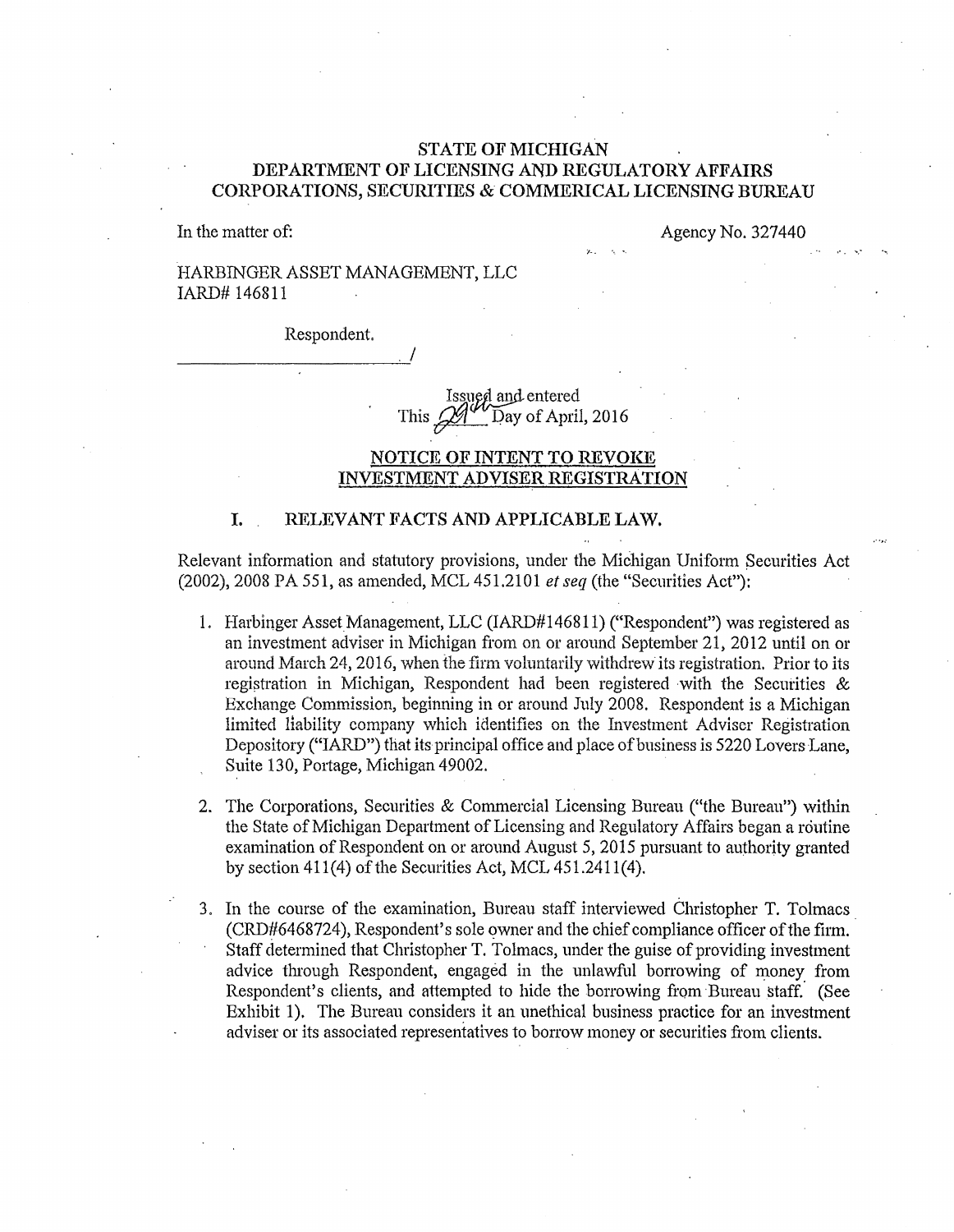- 4. In an interview that occurred on or around August 5, 2015 in connection with the examination, Respondent, through Christopher T. Tolmacs, lied to Bureau staff regarding the existence of loans from Respondent's investment advisory clients. The Bureau considers the misrepresentation to be a dishonest and unethical practice in the securities industry.
- 5. In an interview that occurred on or around February 11, 2016 in connection with the examination, Respondent, through Christopher T. Tolmacs, lied to Bureau staff regarding the flow of funds generated by loans with clients. Mr. Tolmacs represented that loan proceeds were deposited into accounts associated with Respondent, when in fact the funds were deposited into Mr. Tolmacs's personal accounts. The Bureau considers the misrepresentation to be a dishonest and unethical practice in the securities industry.
- 6. In the course of the examination, Bureau staff requested that Respondent and Christopher Tolmacs provide a personal balance sheet for Mr. Tolmacs to demonstrate solvency, as required by section  $412(4)(g)$  of the Securities Act, MCL  $451,2412(4)(g)$ ; however, neither Respondent nor Mr. Tolmacs provided a balance sheet to Bureau staff. (See Exhibit 1). The Bureau considers this to be an impediment to the Bureau's examination of Respondent.
- 7. In the course of the examination, Respondent and Christopher T. Tolmacs provided bank statements to Bureau staff which were altered or redacted to conceal from Bureau staff relevant information regarding withdrawals from Mr. Tolmacs's accounts. (See Exhibit 1). The Bureau considers this a dishonest and unethical business practice.
- 8. Respondent indicated on its fonn ADV registration application that neither Respondent nor any related persons (i.e., Christopher T. Tolmacs) had custody of client funds or securities; however, Respondent's related person, Mr. Tolmacs, did take custody of client funds by accepting loans from Respondent's clients. The representation on the form ADV was false.
- 9. The Director ("Administrator") of the Bureau has reviewed materials relating to Respondent's actions as a registrant under the Securities Act. The Administrator has determined that the REVOCATION OF RESPONDENT'S REGISTRATION AS AN INVESTMENT ADVISER is authorized, appropriate, and in the public interest based upon Respondent's conduct discussed above and hereafter.
- 10. Section 409 of the Securities Act, MCL 451.2409, states in part, "The administrator may institute a revocation or suspension proceeding under section 412 within 1 year after the withdrawal became effective automatically and issue a revocation or suspension order as of the last date on which registration was effective if a proceeding is not pending."

Harbinger Asset Management, LLC (IARD#146811) NOI to Revoke Investment Adviser Registration File No. 327440 Page 2 of 6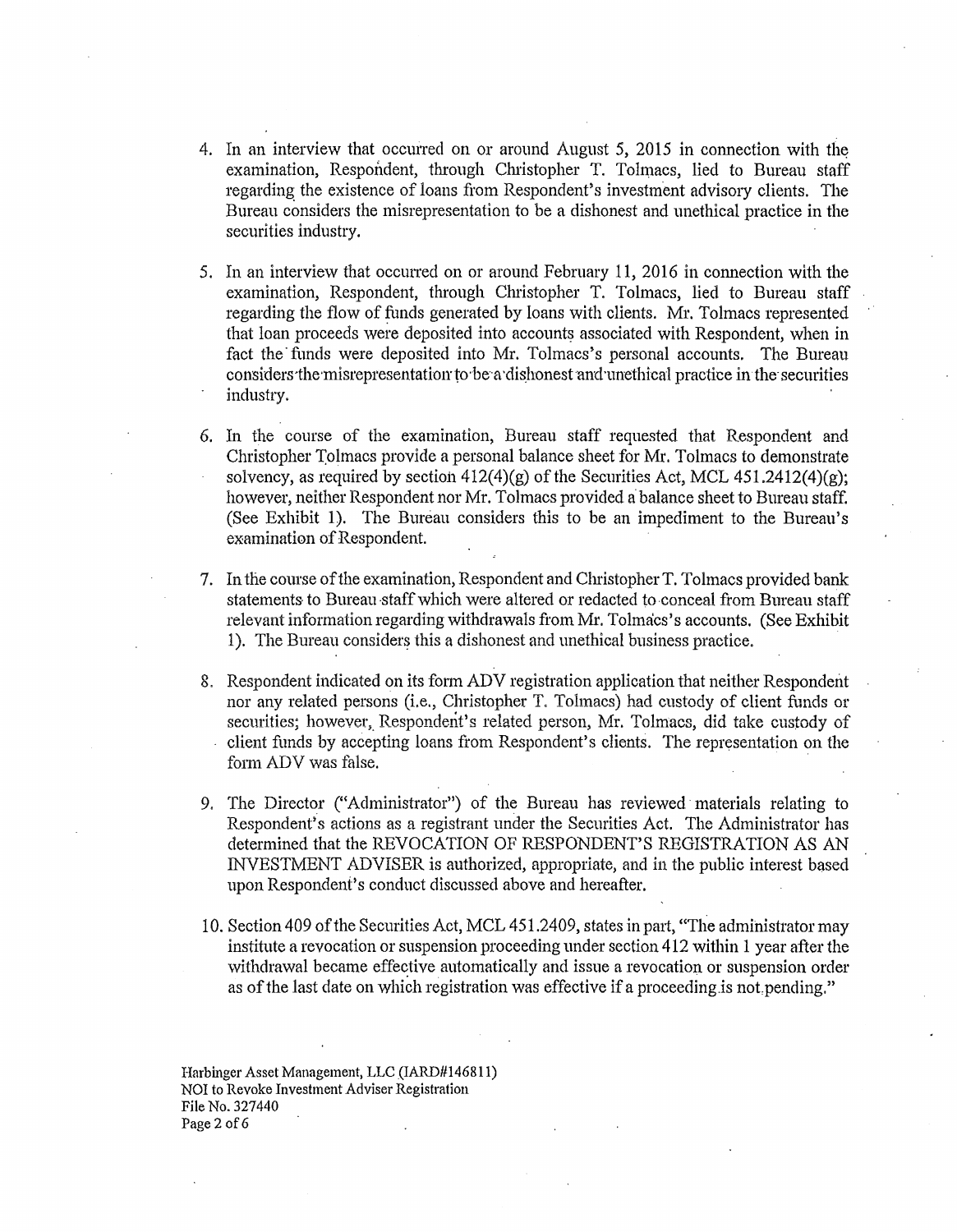11. Section  $412(2)$  of the Securities Act, MCL  $451.2412(2)$ , states:

If the administrator finds that the order is in the public interest and subsection (4) authorizes the action, an order under this act may revoke ... the registration of a registrant and if the registrant is a broker-dealer or investment adviser, of a partner, officer, or ······ director, or a-person-having a similar status or performing similar-functions, or a person

directly or indirectly in control of the broker-dealer or investment adviser...

12. Section  $412(3)$  of the Securities Act, MCL  $451.2412(3)$  states:

If the administrator finds that the order is in the public interest and subsection  $(4)(a)$  to  $(f)$ , "(i) 'to' (j), 'or '(l)' to' (n) authorizes the action, an order under this act may censure, impose a bar, or impose a civil fine in an amount not to exceed a maximum of \$10,000.00 for a single violation or \$500,000.00 for more than 1 violation on a registrant and, if the registrant is a broker-dealer or investment adviser, on a partner, officer, or director, a person having a similar status or performing similar functions, or a person directly or indirectly in control of the broker-dealer or investment adviser.

13. Section 412(4) of the Securities Act, MCL 451.2412(4) states in relevant part:

(a) The person filed an application for registration in this state under this act or the predecessor act within the previous 10 years, which, as of the effective date of registration or as of any date after filing in the case of an order denying effectiveness, was incomplete in any material respect or contained a statement that, in light of the circumstances under which it was made, was false or misleading with respect to a material fact.

(b) The person wilifully. violated or willfuliy failed to comply with this act or the predecessor act or a rule adopted or order issued under this act or the predecessor act within the previous 10 years.

\*\*\*

(h) The person refuses to allow or otherwise impedes the administrator from conducting an audit or inspection under section 411(4) or refuses access to a registrant's office to conduct an audit or inspection under section 411(4).

#### \*\*\*

(m) The person has engaged in dishonest or unethical practices in the securities, commodities, investment, franchise, banking, finance, or insurance business within the previous 10 years...

Harbinger Asset Management, LLC (IARD#l46811) NOI to Revoke Investment Adviser Registration File No. 327440 Page 3 of 6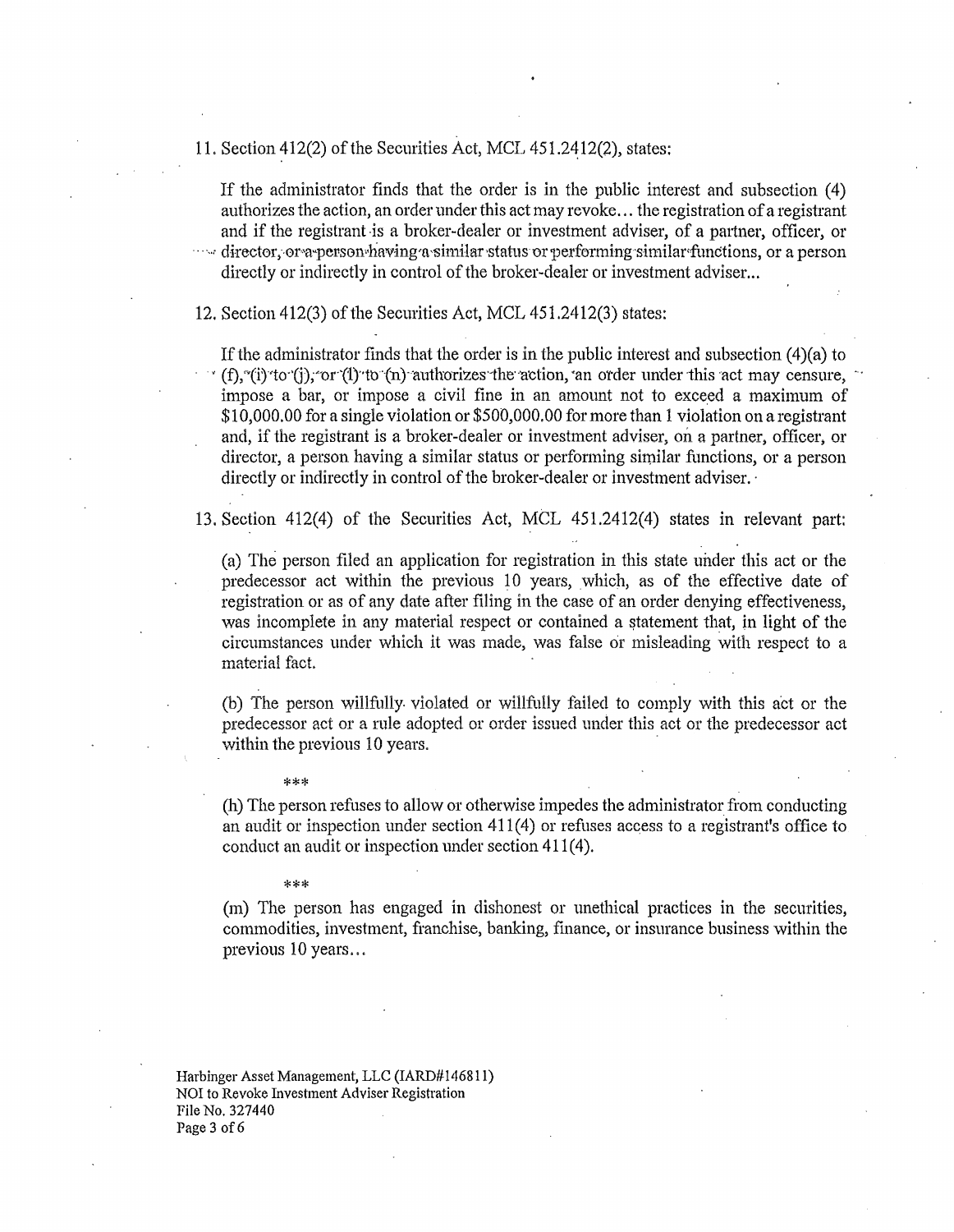14. Section 412(7) of the Securities Act, MCL 451.2412(7) states:

(7) Except under subsection (6), an order shall not be issued under this section unless all of the following have occurred:

•(a) -Appropriate-notiee,has· been· given to·the'applieant·or -registrant

(b) Opportunity for hearing has been given to the applicant or registrant.

- (c) Findings of fact and conclusions oflaw have been made on the record pursuant to the administrative procedures act of 1969, 1969 PA 306, MCL  $24.201$  to 24.328.
- 15. Section·SOs~ofihe Securities Act states:

A person shall not make or cause-to be made, in a record that is used in an action or proceeding or filed under this act, a statement that, at the time and in the light of the circumstances under which it is made, is fa1se or misleading in a material respect, or, in connection with the statement, omit to state a material fact necessary to make the statement made, in the light of the circumstances under which it was made, not false or misleading.

- 16. The Administrator may revoke Respondent's investment adviser registration pursuant to section  $412(2)$  of the Securities Act, MCL  $451.2412(2)$ , because it is in the public interest, and because:
	- a. Respondent failed to update its form ADV to reflect that it or its affiliated person, Christopher Tolmacs, had custody of client funds, contrary to section  $412(4)(a)$ of the Securities Act, MCL 451.2412(4)(a);
	- b. Respondent, through Christopher T. Tolmacs, willfully violated or failed to comply with the Securities Act by providing false information to Bureau staff in the course of the Bureau's examinations, contrary to section  $412(4)(b)$ , MCL 451.2412(4)(b) and section 505, MCL 451.2505;
	- c. Respondent further willfully violated Securities Act by engaging in unethical . business practices, through Christopher T. Tolmacs, contrary to section  $412(4)(m)$ , MCL  $451.2412(4)(m)$ , when Mr. Tolmacs accepted loans from clients under the guise of providing investment advice through Respondent, and subsequently lied to the Bureau about those loans, contrary to section  $412(4)(b)$ , MCL 451.2412(4)(b);
	- d. Respondent, through Christopher T. Tolmacs, impeded the Bureau's examination, contrary to section  $411(4)$ , MCL  $451,2411(4)$ , by failing to provide a balance sheet for Mr. Tolmacs to Bureau staff, contrary to section 412(4)(h), MCL 451.2412(4)(h); the balance sheet is necessary for Mr. Tolmacs to

Harbinger Asset Management, LLC (IARD#146811) NOI to Revoke Investment Adviser Registration File No. 327440 Page 4 of 6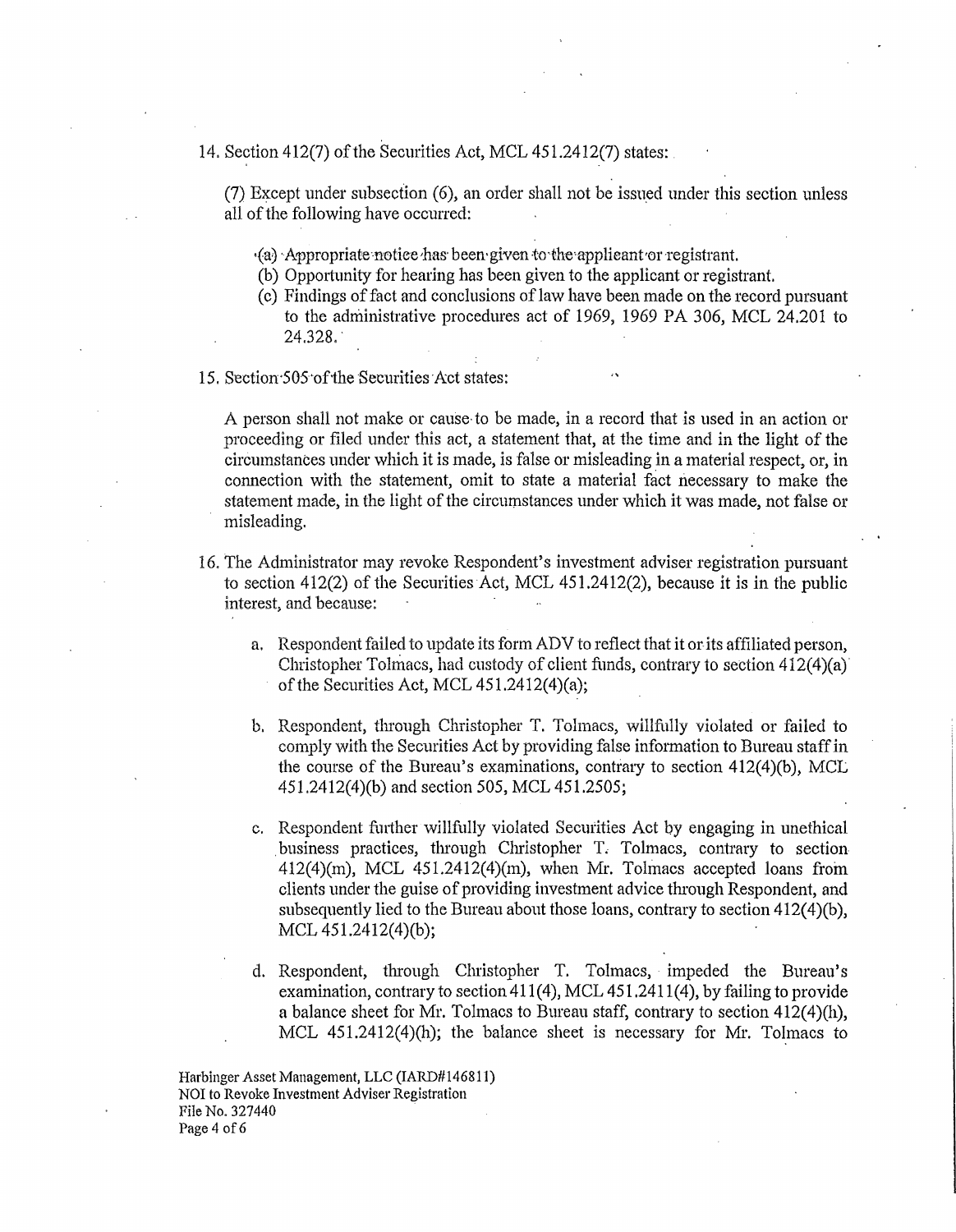demonstrate compliance with the solvency requirement of section  $412(4)(g)$  of the Securities Act, MCL  $451.2412(4)(g)$ ;

- e. Respondent further impeded the Bureau's examination, through Christopher T. Tolmacs, contrary to section 411(4), MCL 451.24rl(4), by redacting or -otherwise altering bank statements submitted in the course of the examination, contrary to section  $412(4)$ (h), MCL  $451.2412(4)$ (h); and
- f. Respondent, through Christopher T. Tolmacs, engaged· in dishonest and unethical behaviors in the securities industry by accepting loans from clients, contrary to section  $412(4)(m)$ , MCL  $451.2412(4)(m)$ . Respondent, through Mr. · Tolmacs, exacerbated the impact of those behaviors by attempting to conceal from, and subsequently lying to Bureau staff regarding the loans, which was also contrary to section  $412(4)(m)$ , MCL  $451.2412(4)(m)$ ,

#### II, ORDER

The Administrator finds that this ORDER is authorized, appropriate, and in the public interest based on the above-cited facts and law.

#### IT IS ORDERED as follows:

1. The Administrator intends· TO REVOKE THE INVESTMENT ADVISER REGISTRATION OF HARBINGER ASSET MANAGEMENT, LLC under section 412(2) of the Securities Act, MCL 451.2412(2), because it submitted a false form ADV; it willfhlly violated the Securities Act; it impeded the Bureau's examination; and it has engaged in dishonest and unethical business practices in the securities industry within the previous 10 years, all of which support the revocation of its investment adviser registration under the above-cited provisions of the Michigan Uniform Securities Act (2002), 2008 PA 551, MCL 451.2101 *et seq.* ·

2. In accordance with section  $412(3)$  of the Securities Act, MCL  $451.2412(3)$ , the Administrator intends to impose a civil fine in the amount of \$50,000.00 against Respondent in her Final Order revoking Respondent's investment registration.

3. In accordance with sections 412(2) and 412(7) of the Securities Act, MCL 451.2412(2) and MCL 451.2412(7): This is NOTICE that the Administrator intends to commence administrative proceedings to REVOKE Respondent's investment adviser registration, and that Respondent has thirty (30) days after the date that this Order is served on Respondent to respond in writing to the enclosed Notice of Opportunity to Show Compliance. If' the Administrator timely receives a written request, depending upon the election, the Administrator shall either promptly schedule a compliance conference,. or schedule a hearing within fifteen  $(15)$  days after receipt of the written request. If you fail to respond to this Notice and Order within the time frame specified, the Administrator shall schedule a hearing. If a

Harbinger Asset Management, LLC (IARD#146811) NOI to Revoke Investment Adviser Registration File No. 327440 Page 5 of 6